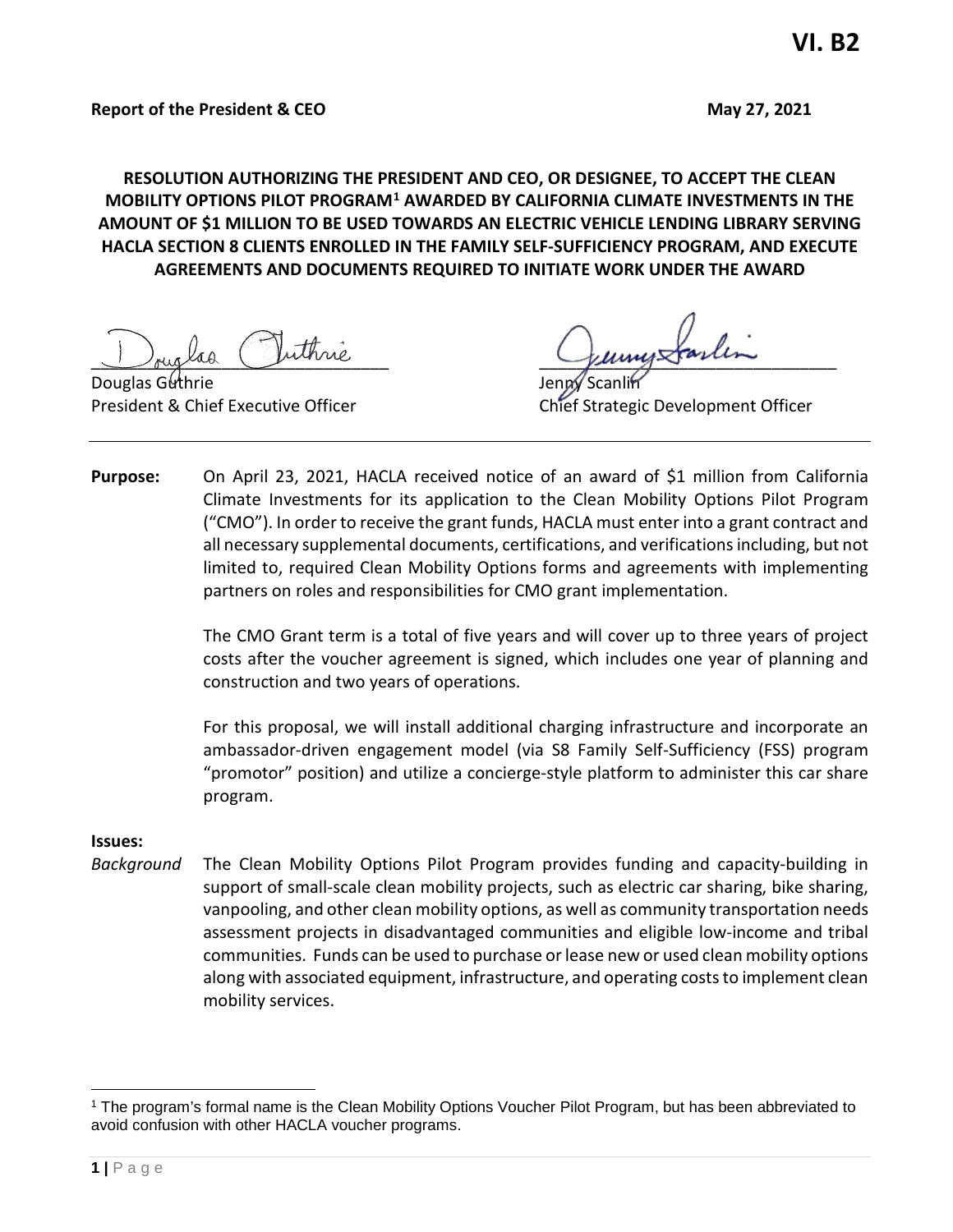The overarching goal of this program is to reduce greenhouse gas emissions (GHG), achieve pollutant emission reductions and other co-benefits through the introduction of advanced clean mobility options into the State's most disadvantaged communities. Consistent with the SB 350 recommendations, this program aims to address the barriers and assess specific transportation needs of the target communities to be served.

*Partners* For this grant opportunity, *HACLA is the lead entity*. We will be responsible for the operations and partner coordination (including billing/reporting requirements) and general administration of all the deliverables outlined throughout our "Charging Forward: HACLA's EV Lending Library for Economic Equity" proposal. In addition, our 2600 Wilshire property will be the vehicle hub and we will coordinate participant access to the charging infrastructure, engaging our internal program staff to support, outreach, educate and engage with the Section 8 clients who will be participating in the program for access to the vehicles, as well as support the referrals and tools to help them meet their education and employment goals.

HACLA's primary responsibilities will include:

- *Billing/Reporting & General Grant Administration*
- *Community Engagement/Outreach*
- *Concierge Program Support*

*Expert Partner: Green Commuter.* Green Commuter is an all-electric vanpooling, car share, and fleet replacement company that provides clean transportation options to commuters, especially those in disadvantaged areas. Founded in June 2014, the company is a California Benefit Corporation, certified by B Lab. In 2017, Green Commuter initiated the nation's first all-electric vanpool service using the Tesla Model X. Green Commuter's vanpool service has been approved by multiple transit agencies throughout Southern and Central California, including agreements with Los Angeles County Metropolitan Transportation Authority, Victor Valley Transit Authority, San Diego Association of Governments (SANDAG), and San Luis Obispo Council of Governments (SLOCOG). The company has offices in Los Angeles and Arcadia, with a program and operations team of 10 employees.

The car share lending library will be operated by Green Commuter. Their primary activities will include:

- *Coordination of Charging Infrastructure Installation & Ongoing Maintenance*
- *Procurement & Maintenance of EV lending fleet*
- *EV Car Share Program & Concierge Administration*
- *Data Collection & Supportive Reporting*

Green Commuter will be leveraging their existing EV supportive infrastructure and experience in building out and managing car sharing programs with expert software as well as providing in house expertise via four staff positions (of which two will be new hires) for a total in-kind investment of \$150,900.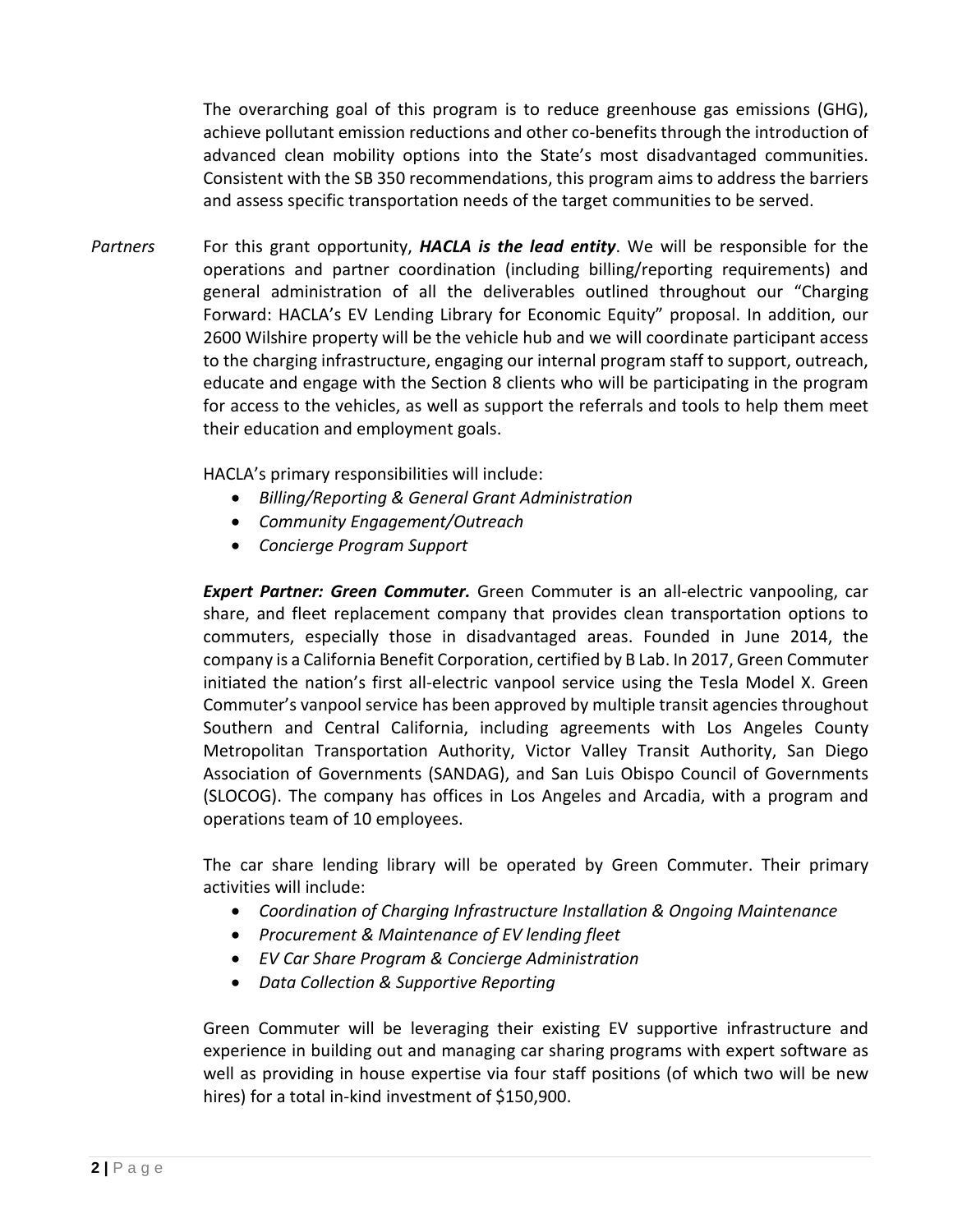*Expert Partner: University of California Los Angeles (UCLA) Lewis Center.* UCLA will be primarily responsible for the evaluation of the vehicle lending library. Project partners, HACLA and Green Commuter, will assist UCLA in research administration as necessary.

UCLA's role includes three components:

- *Research design*
- *Data collection*
- *Data analysis.*

Before the start of the program, UCLA will design and finalize the program evaluation. The research plan includes three separate data collection components: pre-enrollment surveys, on-going quarterly use surveys, and interviews. The research design task will consist of designing the instruments and working with project partners to develop appropriate administration plans. The various research instruments will incorporate all the necessary data collection requirements outlined in the implementation manual. We will also incorporate approaches from other regional and federal program evaluations such as the "Moving to Opportunity" program into the data collection instruments.

UCLA leverage for this engagement will come from the in-kind donation of hours for their Principal Investigator and intellectual capacity of a faculty lead which has an in-kind value of \$116,000.

*EV Charging Service Provider (for EV infrastructure installation and potential revenue sharing): EV Charging Solutions.* While not an active written partner as it relates to grant administration, EV Charging Solutions will play a critical role in ensuring our charging infrastructure and equipment are fully operational for the full duration of the grant period and provide the requisite data connectivity to manage administrative efforts as follows:

- *Purchase, Installation, Connection & Operation of Charging Equipment*
- *Site Preparation, Including Power Upgrades & Required Retrofits*
- *Operation & Ongoing Maintenance of Charging Equipment as well as Mobile Monitoring Software*

The services provided by EV Charging solutions includes the cost of delivery, site preparation, installation and set-up of equipment at the project site in exchange for rights to claim environmental credits related to the equipment installed and the existing charging infrastructure owned/operated by HACLA. At the end of the grant term, the charging equipment installed specifically related to the CMO grant will be granted to HACLA and remain on HACLA property, absent any further extension of the agreement. The estimated value of the chargers to be installed is \$200,000. Potential revenue sharing between entities is still being evaluated and is unknown at this time.

# *Program*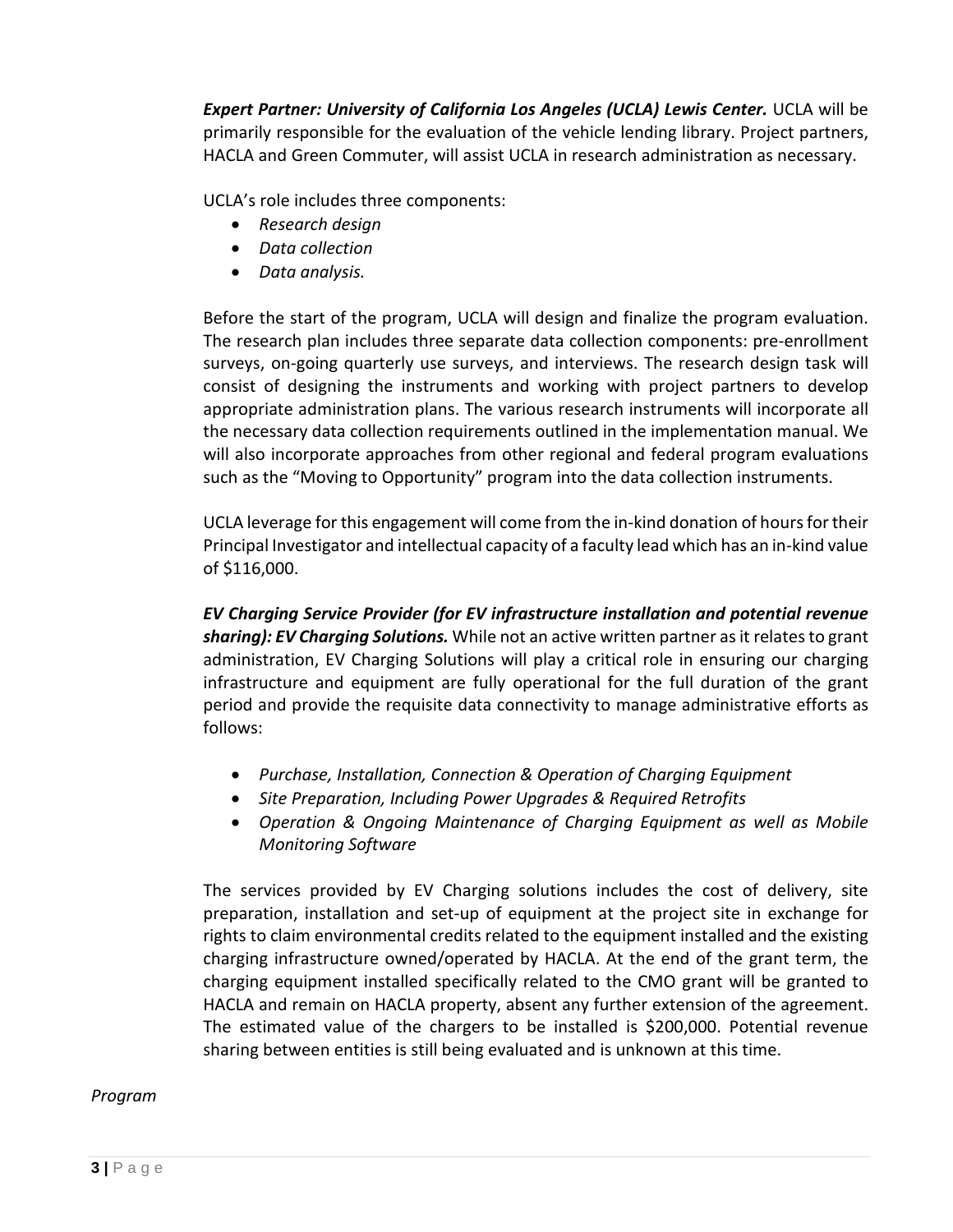*Overview* HACLA submitted its application on October 20, 2020 and was the ninth proposal in line for eligibility review. The proposal, "Charging Forward: HACLA's EV Lending Library for Economic Equity," is piloting a Vehicle Lending Library program to provide access to electric vehicles for Family Self-Sufficiency (FSS) clients. Due to the size of the grant and program design, the proposal pitches focusing on FSS clients in mid-City or central Los Angeles area (see Attachment A, Service Map) since the vehicles will be located at HACLA's central office and the lending library model allows for longer usage period, thereby reducing the number of clients that can realistically be served. Vehicle "check out" will be provided based on a lottery of clients who meet the program preference criteria and live in the geographic area. FSS clients will have access to the vehicle for a specified time period at a low cost, allowing clients to save money, establish a history of punctuality and attendance with employers/educators, and relieve the daily stressor of uncertain transportation.

> Priority access for "check out" will be given in the following order of need (based on feedback from our engagement process):

- 1. Job Seekers & Newly Employed
- 2. Active College/University Students
- 3. Those with small children who do not have a car/reliable transportation

The Vehicle Lending Library will include a concierge service available to help with account registration, familiarize users with EVs and charging, manage waitlists, and assist those who have completed their rental periods with access to affordable electric vehicles through information on current voucher and rebate programs. A total of 5 new chargers (including one DC Fast charger) will be installed at 2600 Wilshire to service a fleet of thirteen (13) 2017 or newer Nissan Leafs that will be procured for the program and be made available for participant access. There will be an App to register users in advance of their check-out appointment, run Motor Vehicle Record reports on users, record car data, and unlock and start the vehicles.

Charging will be provided for free with the "rental" as Green Commuter includes a network charge card with each car. The vehicles must be picked up and dropped off at the same location but, as with any rental program, the user has full control over their route. The client may use the vehicle for any personal use if they so desire including shorter trips around town such as those to the grocery store, health care appointments, and other local amenities. Rentals will be restricted to a specified mileage, much like a lease program, and will not be allowed for use as transportation network companies (TNC) and must stay within the tri-county area.

Vehicles can be rented for as little as two (2) days or as long as three (3) months. The partners anticipate periodic changes to rental duration, priority access, and price structure, based on participant feedback, usage, and the success of the program in assisting FSS clients to meet their priority goals. The project will not only contribute to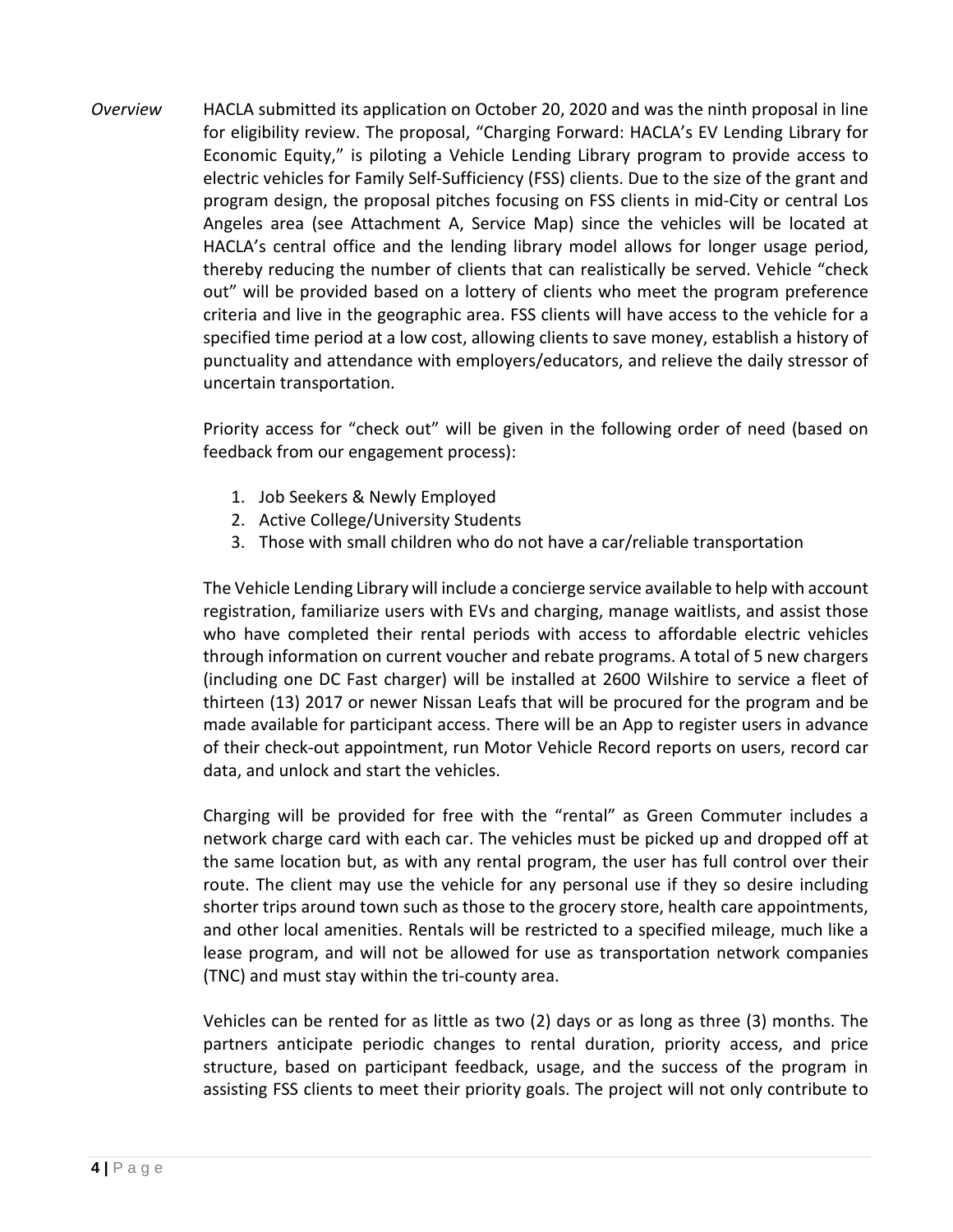off-setting of carbon emissions, but provide reliable and cost effective electrified transportation for our clients.

At the end of the five-year program, the cars will technically belong to Green Commuter but they plan to offer the fleet of vehicles for sale at or below cost via lottery for FSS users. The charging infrastructure will remain on site via the site hosting agreement. The estimated value of such an ongoing arrangement is not yet known. (See Funding section below for more detail.)

# *HACLA*

*Obligations* HACLA will be providing in-kind leverage services in the form of Strategic Initiatives, staff time to administer the program, secure building access and no cost vehicle recharging, provide protective garaging for vehicles when not in use, and anticipated printing/mailing needed for ongoing outreach and client engagement efforts for a total cost to HACLA not-to-exceed \$29,008 (if our proposed revenue-sharing opportunity as outlined further below under the Funding section does not cover all HACLA commitments.)

# **Vision Plan: PEOPLE Strategy #7: Enhance resident access to education opportunities, workforce readiness training, and skills development. PEOPLE Strategy #8: Increase affordable transportation options**

The CMO grant will provide HACLA and its partners the opportunity to support client employment and education goals through reliable, environmentally friendly transportation.

#### **PLACE Strategy #7: Improve sustainability and reduce HACLA's carbon footprint.**

HACLA plans to demonstrate its ongoing commitment to environmental sustainability through increased electric charging infrastructure and car sharing opportunities.

**Funding:** The Clean Mobility Options Pilot Program provides \$1,000,000 in funding for this project for a five-year grant term. Funding will cover the first three years of project costs after the voucher agreement is signed, including one year of planning and construction and two years of operations. HACLA commits to operating the project for two years after the voucher funding term ends to ensure that the project is sustainable over time. To ensure the project is fully funded, we will be looking at options for revenue off-sets and at most would have to gap fund \$14,504 a year for two years. Should this pathway be the only option forward, our Strategic Initiatives staff will research and where possible pursue additional grant opportunities to offset, and if possible fully eliminate, use of HACLA funds for this leveraged commitment.

> *Budget and Program Impact:* The \$1 million award will be split between HACLA, Green Commuter, and UCLA and 100% of the total funds received will go directly into the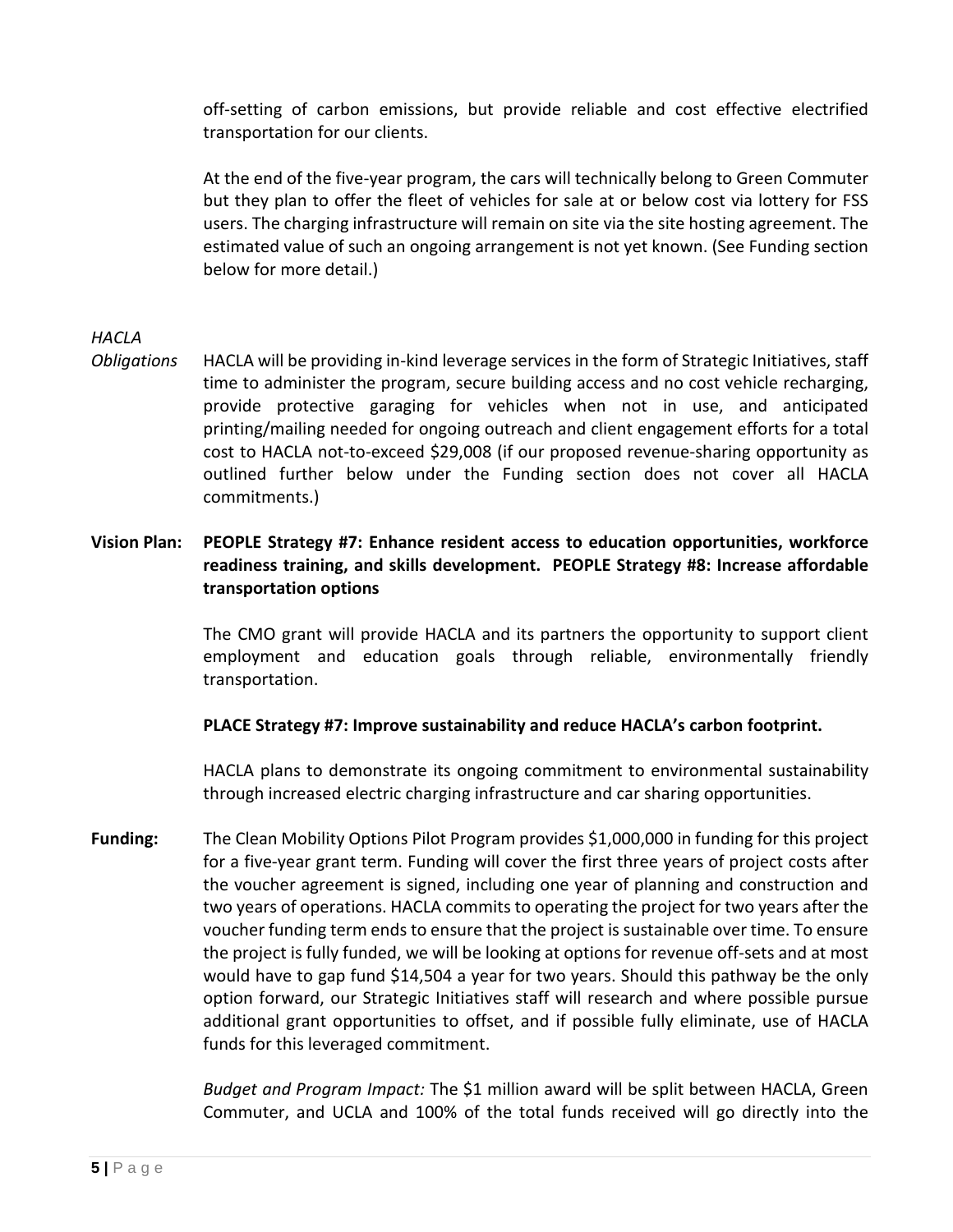physical elements of the Vehicle Lending Library provided to our eligible FSS clients as part of grant deliverables for the duration of the term.

A majority of the budget for this funding (89% or \$891,860) will cover the purchase/installation of new charging infrastructure, procurement for the thirteen (13) electric vehicles, oversight for ongoing vehicle maintenance operations, and administration of the concierge program (including hiring two positions by Green Commuter to oversee the process, of which, one will be a new internship opportunity with preference for a Section 8 FSS client to be employed as a program ambassador/concierge.)

UCLA will receive \$50,000 of the total budget for supportive data collection and program evaluation.

The remaining \$58,140 will cover HACLA's costs as lead grant administrator which includes projected hours for two existing staff positions (\$24,730 for Grant Administrator; \$15,000 for Finance Processing); supportive funding for building access/security support (\$15,077); and overhead for printing/mailing that supports ongoing client engagement and education (\$3,333). HACLA's total in-kind obligation includes Strategic Initiatives staff time estimated at a value of \$21,000 that will be covered through our existing operating budget.

The benefit to HACLA in committing time and resources to this opportunity is the ability to directly increase EV charging infrastructure in Los Angeles and our headquarters building and to drive progress toward our PEOPLE goals that increase options for affordable transportation and thus remove a key barrier to employment and education for our clientele.

While as yet unknown, our site host agreement and revenue share agreement via the registration of our existing and new charging equipment for carbon credits could establish an additional revenue stream that covers the potential \$29,008 gap in funding and increases the value of our headquarters property.

#### **Environmental**

- **Review:** The installation of additional charging infrastructure will undergo the appropriate permitting process, including any required environmental review with the City of Los Angeles in accordance with the respective State and Federal regulations.
- **Section 3:** HACLA and our project partner Green Commuter are committed to the application of Section 3 for job opportunities afforded by the CMO grant funding. Green Commuter committed to recruit a client from Section 8, with a preference for the FSS Program clients, in an internship capacity to act as a program ambassador and point person for our EV lending administration.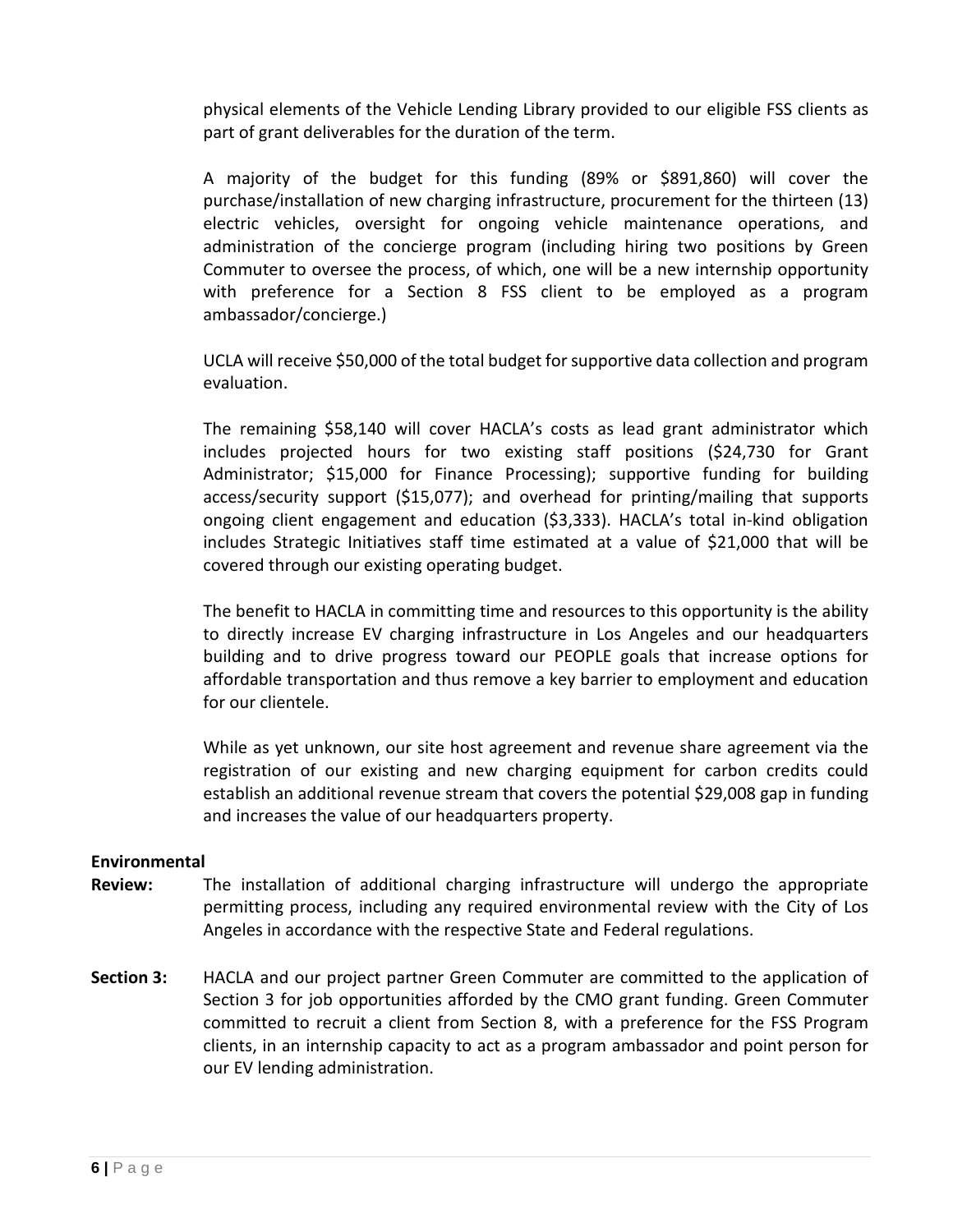### **Attachments:**

- **1.** Appendix C (of Implementation Guidelines) CMO Sample Agreement
- **2.** Project Area Map
- **3.** Resolution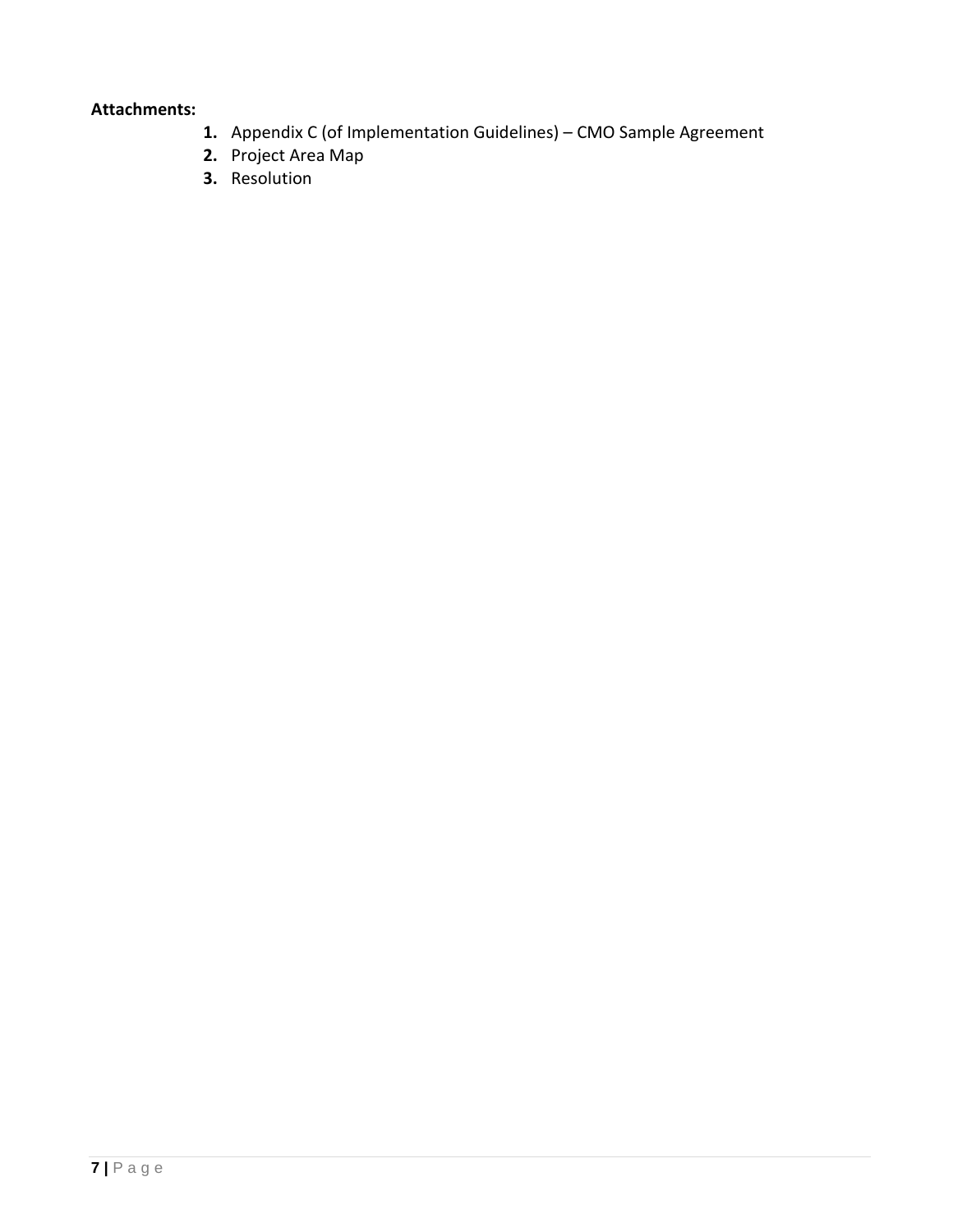# **APPENDIX C Mobility Project Sample Voucher Agreement**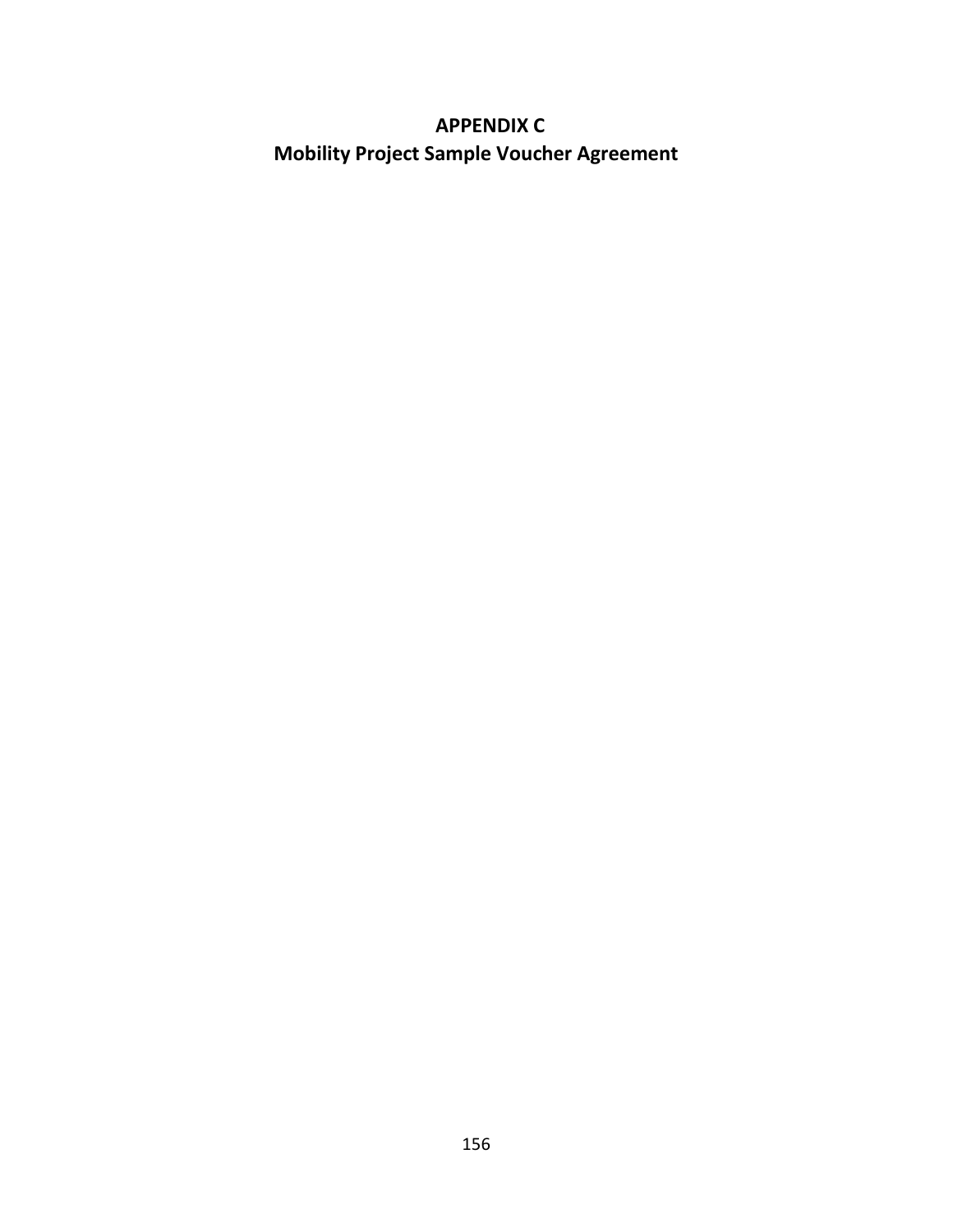# **MOBILITY PROJECT SAMPLE VOUCHER AGREEMENT**

| VOUCHER NUMBER: VOUCHER NUMBER:                                                                                                                                                                |                             |           |
|------------------------------------------------------------------------------------------------------------------------------------------------------------------------------------------------|-----------------------------|-----------|
| DATE OF EXECUTION: _____________                                                                                                                                                               |                             |           |
| TOTAL VOUCHER AMOUNT NOT TO EXCEED: \$                                                                                                                                                         |                             |           |
| VOUCHER AGREEMENT TERM: FROM ______________ TO ______________                                                                                                                                  |                             |           |
| VOUCHER FUNDING TERM: FROM ________________ TO ______________                                                                                                                                  |                             |           |
| A. Project Information:                                                                                                                                                                        |                             |           |
| <b>Project Lead Primary Contact Name:</b>                                                                                                                                                      |                             |           |
| <b>Project Name:</b>                                                                                                                                                                           |                             |           |
| <b>Organization Name:</b>                                                                                                                                                                      | <b>Parent Organization:</b> |           |
| <b>Organization Type:</b><br>□ Public Agency<br>□ Tribal Authority<br>□ Nonprofit organization (must complete Section B)                                                                       |                             |           |
| <b>Mailing address:</b>                                                                                                                                                                        |                             |           |
| City:                                                                                                                                                                                          | State:                      | Zip Code: |
| Phone:                                                                                                                                                                                         | Fax:                        |           |
| <b>Primary E-mail:</b>                                                                                                                                                                         |                             |           |
| <b>Project Summary:</b>                                                                                                                                                                        |                             |           |
| List of Approved Costs (Itemized by category if more than one category):<br>Vehicles:<br>Infrastructure:<br>Others (such as Planning, Outreach and Marketing, Operation & Maintenance, Voucher |                             |           |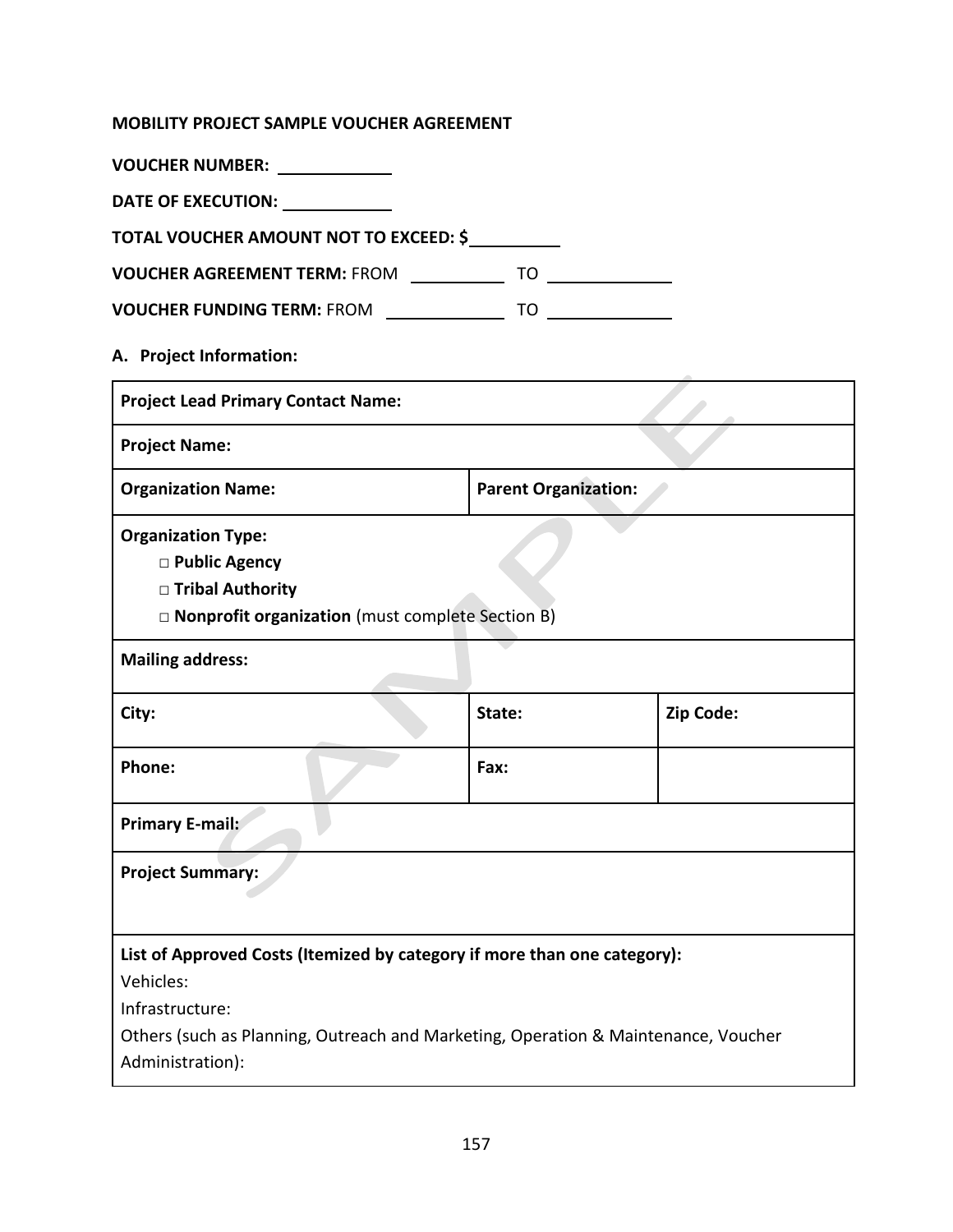| <b>Community Resource Contribution Items:</b>                                            |
|------------------------------------------------------------------------------------------|
|                                                                                          |
|                                                                                          |
| This voucher represents a promise to repay the awardee (Project Lead) for approved costs |
| used to (check all that apply):                                                          |
| $\Box$ Take ownership of motor vehicle(s) (GVWR 2,000 lbs or more)                       |
| $\Box$ Take ownership of bicycles, scooters, or other vehicles (under 2,000 lbs GVWR)    |
| $\Box$ Install electric vehicle supply equipment (EVSE) on owned property                |
| $\Box$ Install EVSE on other's property (Explain:                                        |
| $\Box$ Install other infrastructure on own property (Explain:                            |
| □ Install other infrastructure on other's property (Explain:                             |
| □ Other (Explain:                                                                        |
| <b>Project Milestones and Schedule:</b>                                                  |
|                                                                                          |
|                                                                                          |
| <b>Community Outreach Plan:</b>                                                          |
|                                                                                          |
|                                                                                          |

**B. Sponsoring Public Agency Information:** Must be completed only if the lead applicant is a nonprofit organization.

| <b>Primary Contact Name:</b> |                             |           |
|------------------------------|-----------------------------|-----------|
| <b>Organization Name:</b>    | <b>Parent Organization:</b> |           |
| <b>Mailing address:</b>      |                             |           |
| City:                        | State:                      | Zip Code: |
| Phone:                       | Fax:                        |           |
| <b>Primary E-mail:</b>       |                             |           |

**C. Vehicle Owner Information:** Information about party that will take ownership of vehicle(s) funded by CMO. May be the same or different party than the lead applicant. Must be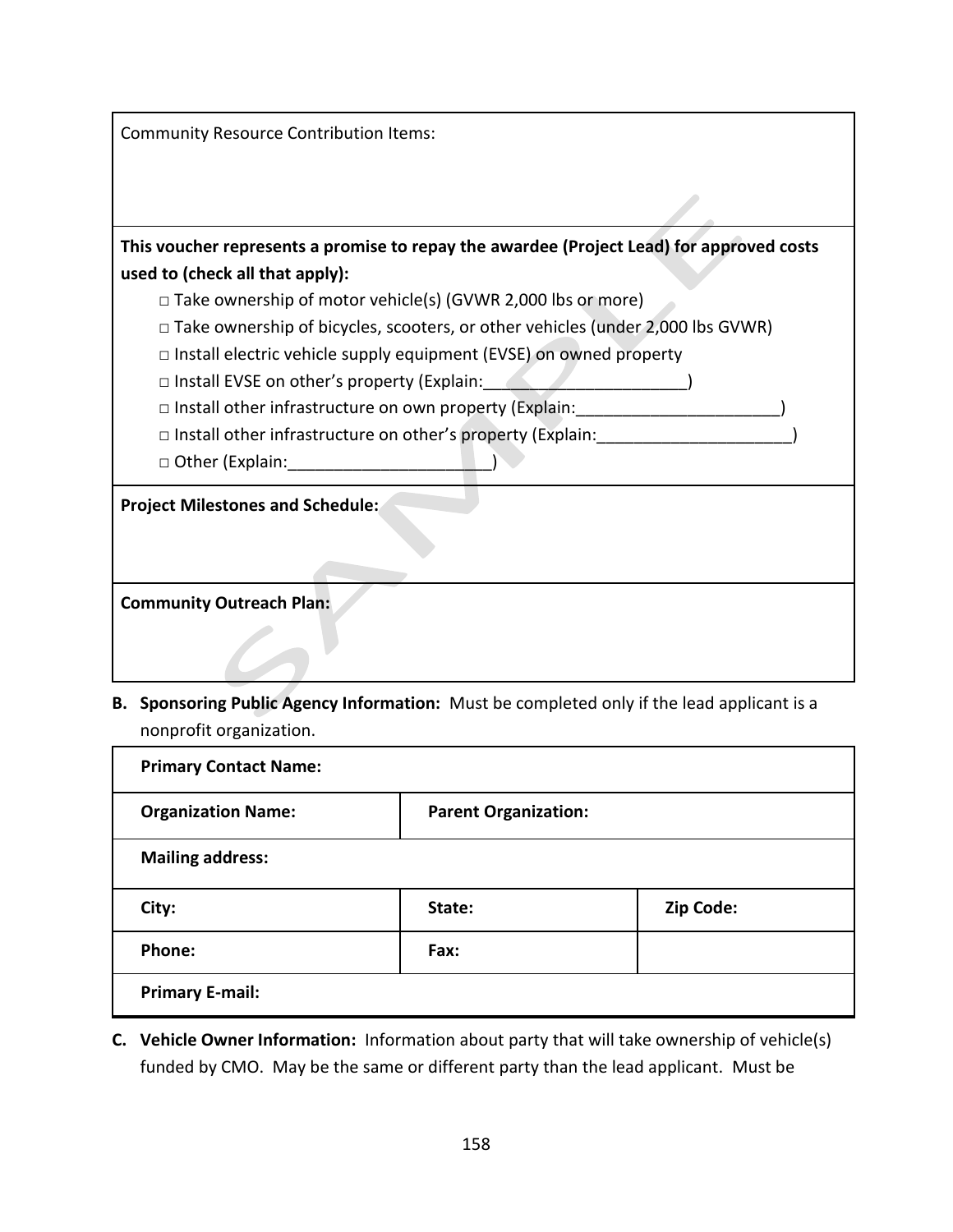completed if project will take ownership of motor vehicles. Does not apply to vehicles that are not being directly purchased with CMO funds.

| <b>Primary Contact Name:</b> |                             |           |
|------------------------------|-----------------------------|-----------|
| <b>Organization Name:</b>    | <b>Parent Organization:</b> |           |
| <b>Mailing address:</b>      |                             |           |
| City:                        | State:                      | Zip Code: |
| Phone:                       | Fax:                        |           |
| <b>Primary E-mail:</b>       |                             |           |

**D. Mobility Provider Information (if available):\*** May be the same or different party than the lead applicant and/or vehicle owner.

| <b>Primary Contact Name:</b> |                             |           |
|------------------------------|-----------------------------|-----------|
| <b>Organization Name:</b>    | <b>Parent Organization:</b> |           |
| <b>Mailing address:</b>      |                             |           |
| City:                        | State:                      | Zip Code: |
| Phone:                       | Fax:                        |           |
| <b>Primary E-mail:</b>       |                             |           |

**\* Note:** Securement of Mobility Provider with contract is due by first payment request for any vehicle or infrastructure equipment, or within three months from the voucher agreement execution date, whichever is sooner.

**E. Vehicle Information (if available):\*\*** Must be completed if the project will take ownership of motor vehicles. If more space is needed, an addendum may be included.

| <b>Vehicle Manufacturer:</b>         |                                          | <b>Vehicle Model Year:</b> |
|--------------------------------------|------------------------------------------|----------------------------|
| <b>Vehicle Description:</b>          |                                          |                            |
| GVWR:                                | <b>Preliminary Reimbursement Amount:</b> |                            |
| <b>Number of Vehicles Requested:</b> |                                          |                            |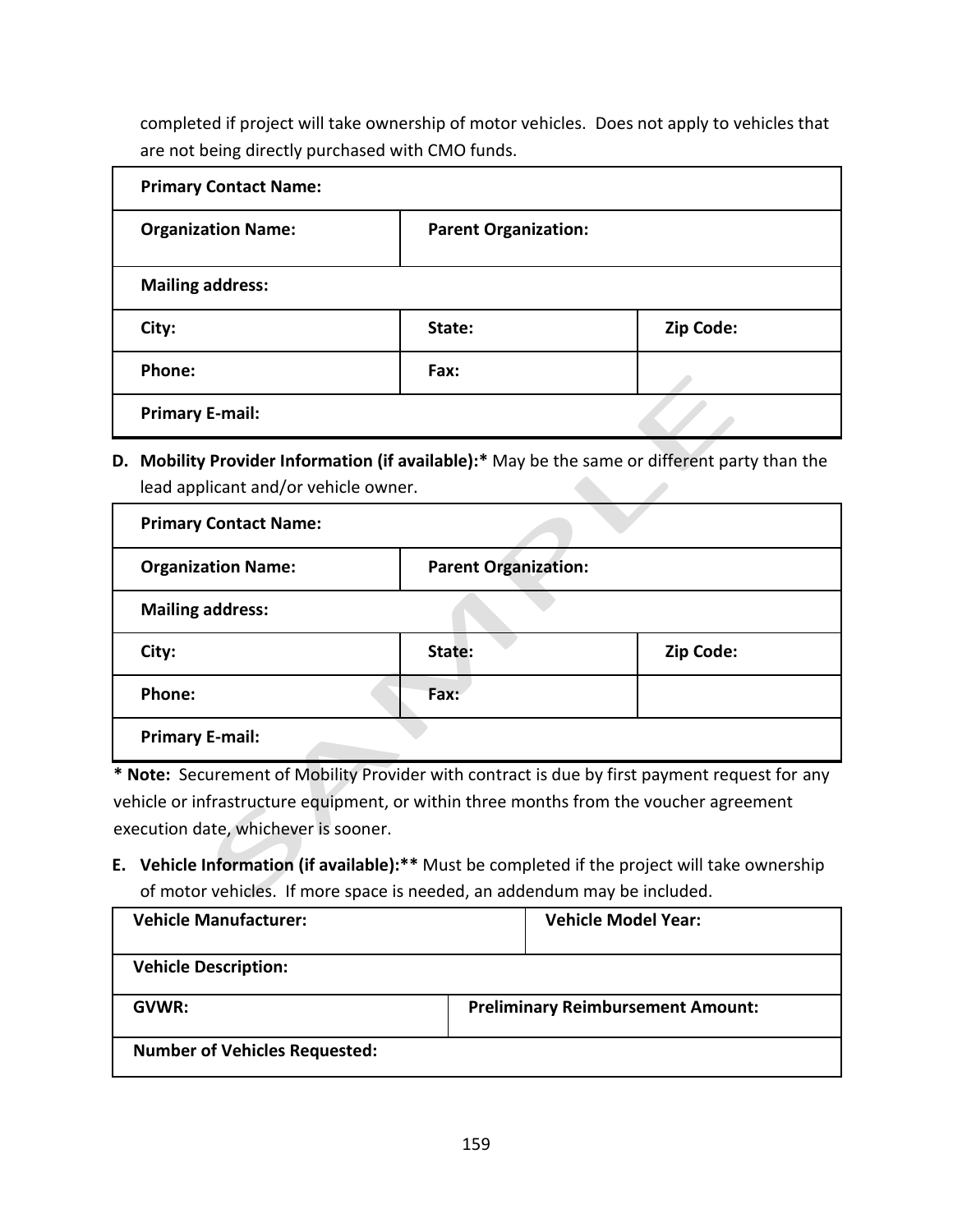**\*\*Note:** Vehicle information must be submitted to the Program Administrator prior to any payment request for vehicles.

# **F. Project Area Information:**

**SB 535 Disadvantaged Communities, indicated by Census Tracts:** 

**Affordable housing facility Address:**

**Tribal lands within AB 1550-designated low-income communities or SB 535 Disadvantaged Communities, indicated by Census Tracts:**

**G. Other Key Partner(s) Information:** Must be completed by all partners or subcontractors who will receive more than \$50,000 from CMO funds during the term of this voucher agreement. If more space is needed, an addendum may be included.

| <b>Primary Contact Name:</b> |                             |           |
|------------------------------|-----------------------------|-----------|
| <b>Organization Name:</b>    | <b>Parent Organization:</b> |           |
| <b>Mailing address:</b>      |                             |           |
| City:                        | State:                      | Zip Code: |
| <b>Phone:</b>                | Fax:                        |           |
| <b>Primary E-mail:</b>       |                             |           |

# **H. Clean Mobility Project Voucher Agreement Terms and Conditions For Project Lead:**

As a condition for participating in the State of California, Air Resources Board (CARB) **Clean Mobility Options Voucher Pilot Program (CMO),** implemented through the CMO Implementation Manual, the Project Lead must comply with the requirements below:

- 1. I (on behalf of the "*name of the Project Lead entity*") have read, understand and agree to all provisions, project criteria, and program requirements within CMO Voucher Pilot Program implemented through the CMO Implementation Manual, the Application dated\_\_\_\_\_ and Implementation Manual dated are incorporated by reference;
- 2. I (on behalf of the "*name of the Project Lead entity*") understand that I must be in compliance and remain in compliance with all applicable federal, state, and local rules and regulations;
- 3. I (on behalf of the "*name of the Project Lead entity*") understand that this CMO voucher is only valid for this specific use as prescribed in the application and this agreement, and that any voucher funds provided based on this voucher agreement will be null and void if the use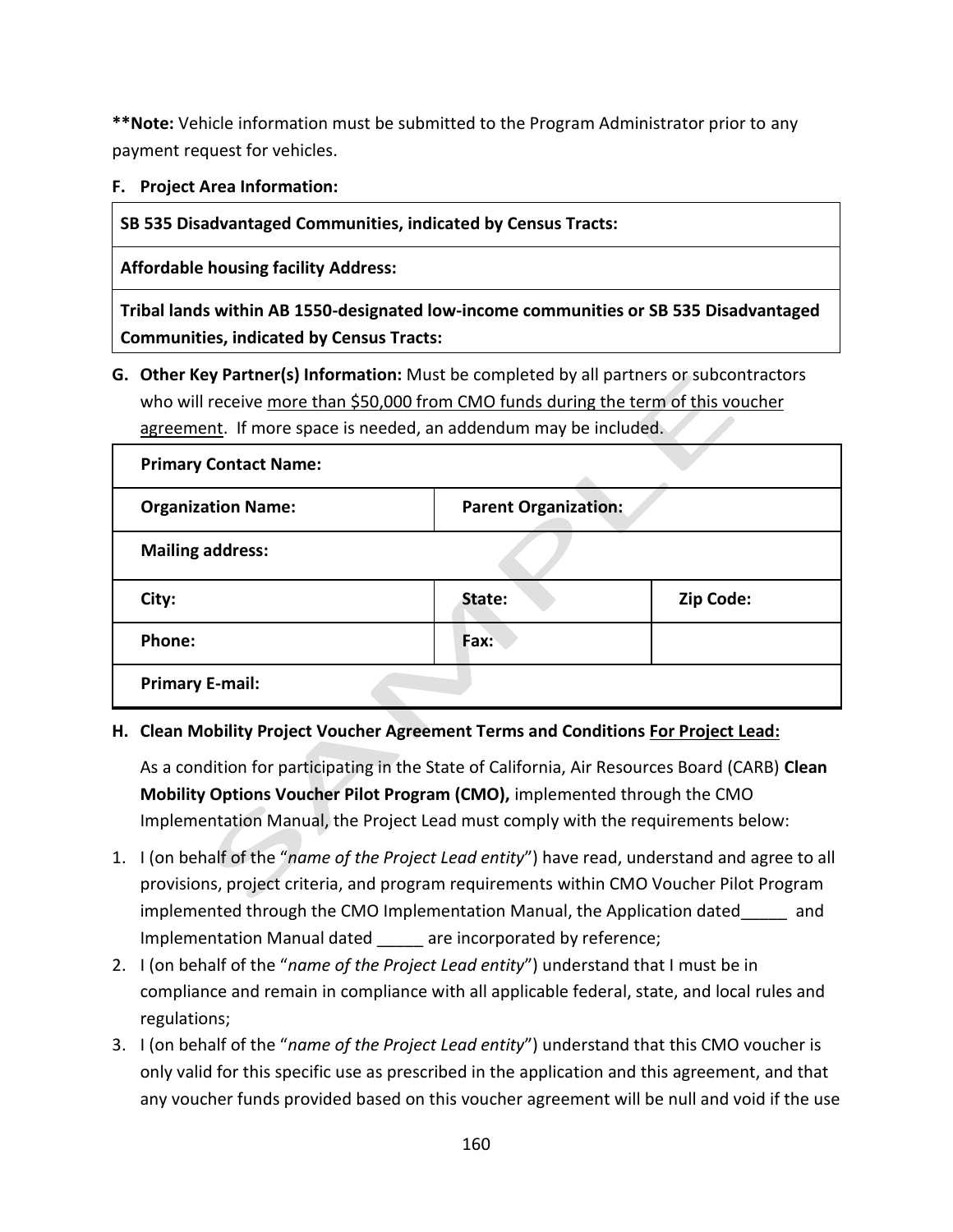identified herein changes prior to voucher redemption without approval from the Program Administrator or for noncompliance with applicable CMO Voucher Pilot Program requirements;

- 4. I (on behalf of the "*name of the Project Lead entity*") agree to provide the community resource contributions to supplement voucher funding with community investments as specified in the application and this voucher agreement;
- 5. I (on behalf of the "*name of the Project Lead entity*") agree to conduct community outreach and education events as specified in the application and this voucher agreement;
- 6. I (on behalf of the "*name of the Project Lead entity*") understand and agree to coordinate with other CARB's Low Carbon Transportation Investment Projects, including the One-Stop-Shop Pilot Project, and the STEP as specified in the CMO Implementation Manual;
- 7. I (on behalf of the "*name of the Project Lead entity*") agree to display both the Clean Mobility Options Pilot Program logo and the California Climate Investments logo on all outreach and education materials. In addition, I agree to display the California Climate Investments logo on all project vehicles funded by this program. I agree to acknowledge the California Climate Investments program as a funding source from CARB's Low Carbon Transportation program whenever projects funded, in whole or in part by this agreement, are publicized in any news media, websites, brochures, publications, audiovisuals, or other types of promotional material. I understand the acknowledgement must read as follows: "[PROGRAM/PROJECT NAME] is part of California Climate Investments, a statewide initiative that puts billions of Cap-and-Trade dollars to work reducing greenhouse gas emissions, strengthening the economy, and improving public health and the environment particularly in disadvantaged communities." Guidelines for the usage of the CCI logo can be found at [www.arb.ca.gov/ccifundingguidelines;](http://www.arb.ca.gov/ccifundingguidelines)



- 8. I (on behalf of the "*name of the Project Lead entity*") understand and agree that all outreach materials**,** project websites, press releases and press events must receive prior approval from the Program Administrator;
- 9. I (on behalf of the "*name of the Project Lead entity*") understand and agree that the Program Administrator may use my name and name of my organization and our partner organizations and any descriptive language and/or branding and imagery used in our application and/or in the voucher agreement during CMO program activities and events for use in educational or promotional materials in print, multimedia, or web form. Language,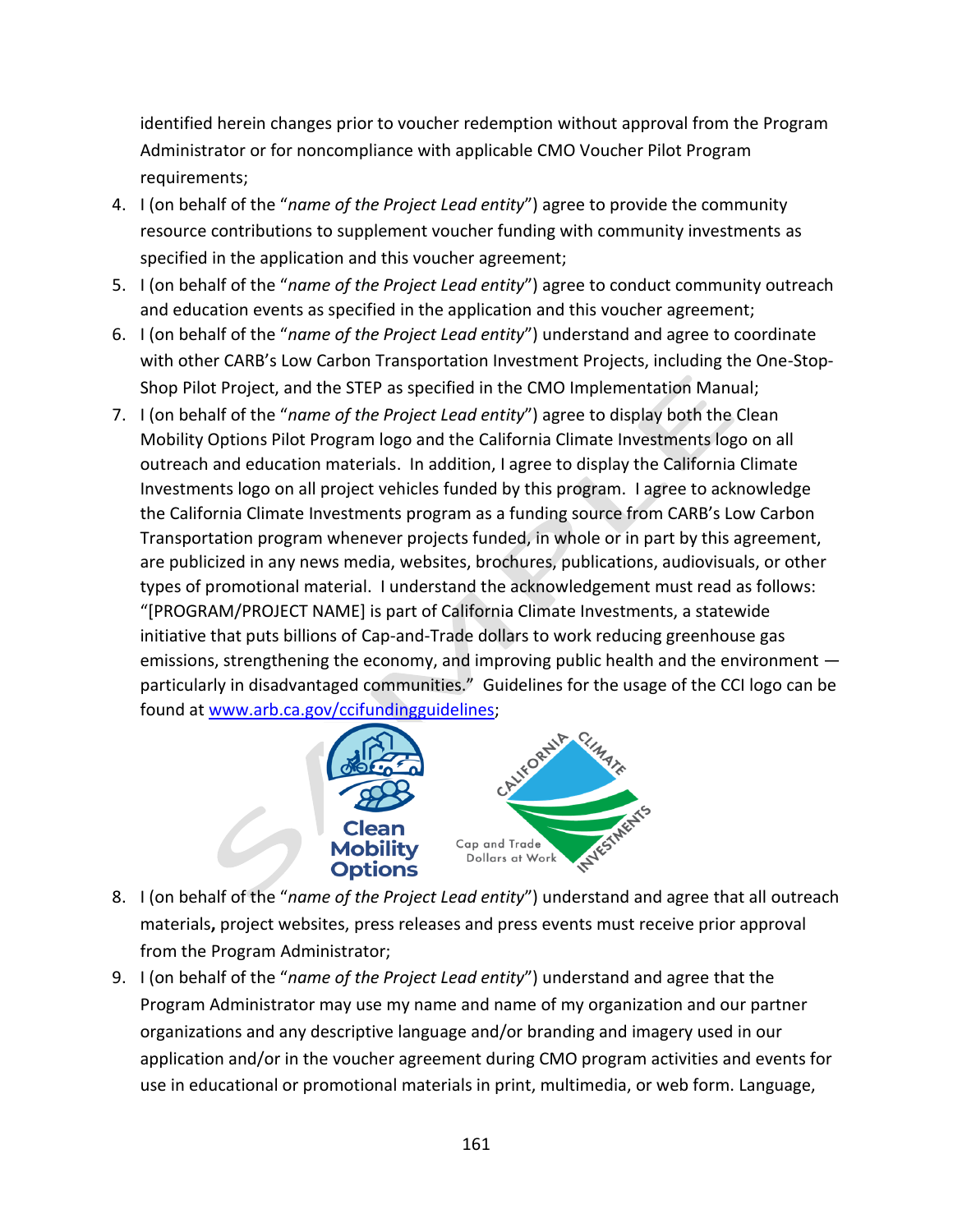branding, imagery and/or photos and videos will only be used for purposes related to the CMO program.

- 10. I (on behalf of the "*name of the Project Lead entity*") agree to comply with all insurance requirements specified in the CMO Implementation Manual. I understand no payments will be made under this voucher agreement until I fully comply with all insurance requirements and submit any required insurance documents, including an annual proof of coverage to the Program Administrator during the Voucher Agreement Term;
- 11. I (on behalf of the "*name of the Project Lead entity*") agree to fulfill any CEQA Compliance and Permitting Requirements specified in the CMO Implementation Manual; I understand no payment will be made under this voucher agreement until I fully comply with all CEQA requirements set forth in the manual.
- 12. I (on behalf of the "*name of the Project Lead entity*") agree to comply with data storage and security requirements specified in the CMO Implementation Manual;
- 13. I (on behalf of the "*name of the Project Lead entity*") agree to comply with all requirements outlined in the Voucher Agreement General Provisions specified in the CMO Implementation Manual;
- 14. I (on behalf of the "*name of the Project Lead entity*") understand and agree to participate in events, training, and meetings as required by the Program Administrator or CARB;
- 15. In the event that CALSTART is no longer a Program Administrator prior to the end of voucher agreement term, I (on behalf of the "*name of the Project Lead entity*") agree to sign the amended voucher agreement with the new Program Administrator selected by CARB;
- 16. I (on behalf of the "name of the Project Lead entity") understand and agree to comply with the Sectarian Organizations and Non-Public Schools Restrictions specified in the CMO Implementation Manual;

# *Vehicles*

- 17. I (on behalf of the "*name of the Project Lead entity*") agree to register vehicles obtained with CMO funds in California with the Department of Motor Vehicles (DMV). Military vehicles are not subject to this requirement;
- 18. I (on behalf of the "*name of the Project Lead entity*") agree to allow CARB, Program Administrator, or their designee to verify the vehicle registration with the DMV;
- 19. I (on behalf of the "*name of the Project Lead entity*") agree to maintain vehicle insurance as required by law and to the minimum requirements specified in the CMO Implementation Manual;
- 20. I (on behalf of the "*name of the Project Lead entity*") agree to never modify the vehicle's emission control system, engine, or engine software calibrations;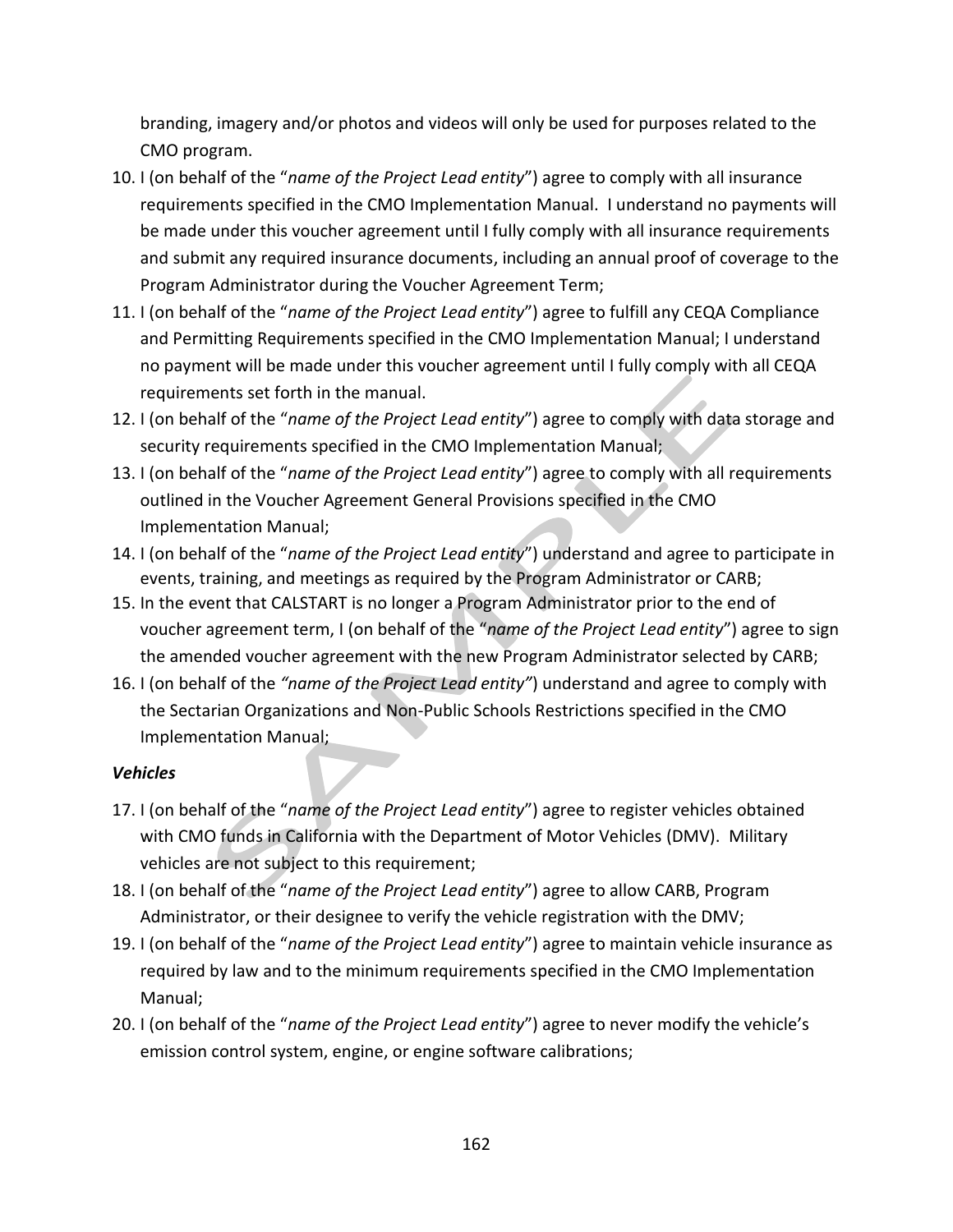- 21. *Charging.* I (on behalf of the "*name of the Project Lead entity*") agree to ensure plug-in vehicles purchased with a CMO voucher, including plug- in hybrid vehicles and plug-in electric vehicles, will be plugged in regularly as recommended by the vehicle manufacturer to ensure battery durability, efficiency, and reliability for community users;
- 22. *Operation.* I (on behalf of the "*name of the Project Lead entity*") agree to own/lease and operate voucher-funded vehicles consistent with the application project design for a minimum four-year of project operation period;
- 23. *Ownership.* I (on behalf of the "*name of the Project Lead entity*") agree to retain ownership/lease of the vehicle for a minimum 4-year of project operation period, unless given explicit prior written approval to sell the vehicle from CARB or its designee;
- 24. *Records.* I (on behalf of the "*name of the Project Lead entity*") agree to keep written records of the vehicle purchase/lease for a minimum 4-year of project operation period and provide CARB or its designee with these records within 10 calendar days of their request. These records include but are not limited to the vehicle invoice, proof of purchase, DMV records, vehicle payment information and related bank records, and purchaser/lessee fleet information;
- 25. *Emissions Reductions.* I (on behalf of the "*name of the Project Lead entity*") agree that the purchased/leased vehicle and emission reductions it generates shall not be used as emission reductions to comply with an enforcement obligation of any person or entity;
- 26. I (on behalf of the "*name of the Project Lead entity*") agree to complete the quarterly usage survey and questionnaire throughout the 5-year voucher agreement term as requested by CARB;
- 27. I (on behalf of the "*name of the Project Lead entity*") agree to equip all project vehicles with telematics hardware that allow for recording of usage data, consistent with data collection requirements specified in the CMO Implementation Manual;
- 28. In the event that installation of telematics hardware found to be infeasible, I (on behalf of the "*name of the Project Lead entity*") agree to provide an alternative approach to collect necessary location and usage data with prior approval from the Program Administrator;
- 29. I (on behalf of the "*name of the Project Lead entity*") agree to use the vehicles in accordance with the project plan;
- 30. If prior to the end of the 5-year voucher agreement term the Project Lead is unable to continue operating the vehicle in accordance with the project plan, I (on behalf of the "*name of the Project Lead entity*") agree to notify the Program Administrator immediately;
- 31. *Ownership Transfer.* If prior to the end of the 5-year voucher agreement term, I (on behalf of the "*name of the Project Lead entity*") am unable to continue operating the vehicle in accordance with the project plan, I agree to transfer ownership of the vehicle to a different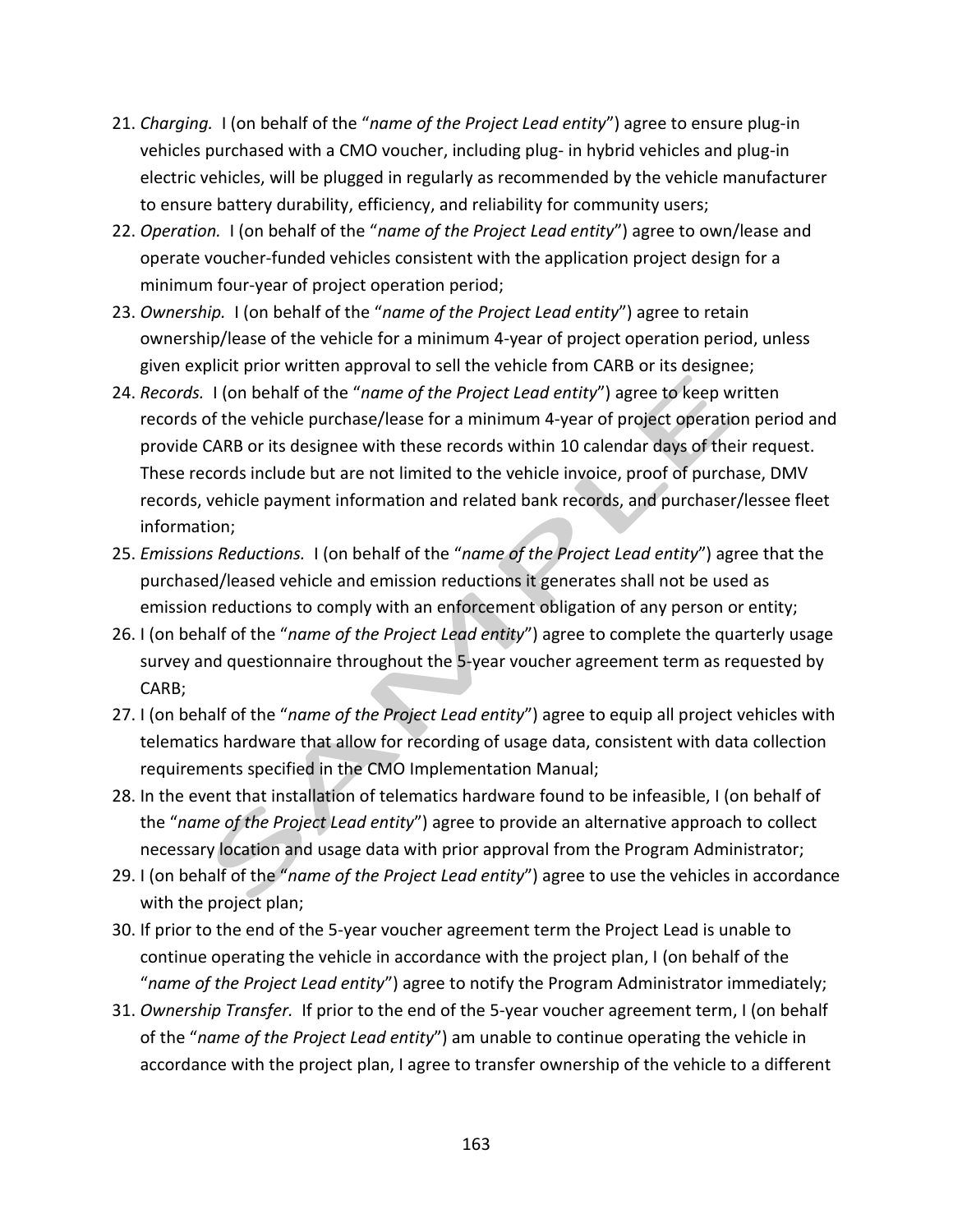party who will use the vehicle to provide community mobility services. The party and plan must be approved by the Program Administrator with consultation with CARB;

# *Infrastructure*

- 32. I (on behalf of the "*name of the Project Lead entity*") agree to ensure that infrastructure obtained with CMO funds is sited in locations(s) as specified by our project plan;
- 33. I (on behalf of the "*name of the Project Lead entity*") agree to notify the Program Administrator immediately if the Project Lead is unable to site the infrastructure (obtained with CMO funds) in location(s) previously specified by the project plan. The new proposed location must be approved by the Program Administrator;
- 34. I (on behalf of the "*name of the Project Lead entity*") agree to ensure that infrastructure obtained with CMO funds is constructed by a qualified and licensed professional, to obtain and keep records for all required permits;
- 35. I (on behalf of the "*name of the Project Lead entity*") agree that if infrastructure obtained with CMO funds is not completely sited on the Project Lead's owned property and unobtrusive to property not owned by the Project Lead, then I will obtain and keep written approval from the property owner (including public agencies if relevant);
- 36. I (on behalf of the "*name of the Project Lead entity*") agree to maintain infrastructure obtained with CMO funds in good repair and in accordance with manufacturer's recommended use and maintenance through the 4-year project operation period;

# *Planning, Operations, and Maintenance*

- 37. I (on behalf of the "*name of the Project Lead entity*") agree to ensure that all funds that the Project Lead seeks reimbursement for are consistent with the project plan and in compliance with project requirements, including minimum and maximum allowed amounts, and that all reported costs are true and accurate;
- 38. I (on behalf of the "*name of the Project Lead entity*") agree to collect the project data and report to the Program Administrator on at least a quarterly basis throughout the 5-year voucher agreement term as specified in the CMO Implementation Manual;
- 39. I (on behalf of the "*name of the Project Lead entity*") agree to develop policies and procedure document that describes administrative actions for evaluation and processing participants, reservations, vehicle maintenance, and data gathering and reporting;
- 40. I (on behalf of the "*name of the Project Lead entity*") agree to ensure that all partners and subcontractors agree to all provisions of CMO, implemented through the CMO Implementation Manual, and to notify CARB and the Program Administrator immediately if I become aware that partners or subcontractors are out of compliance;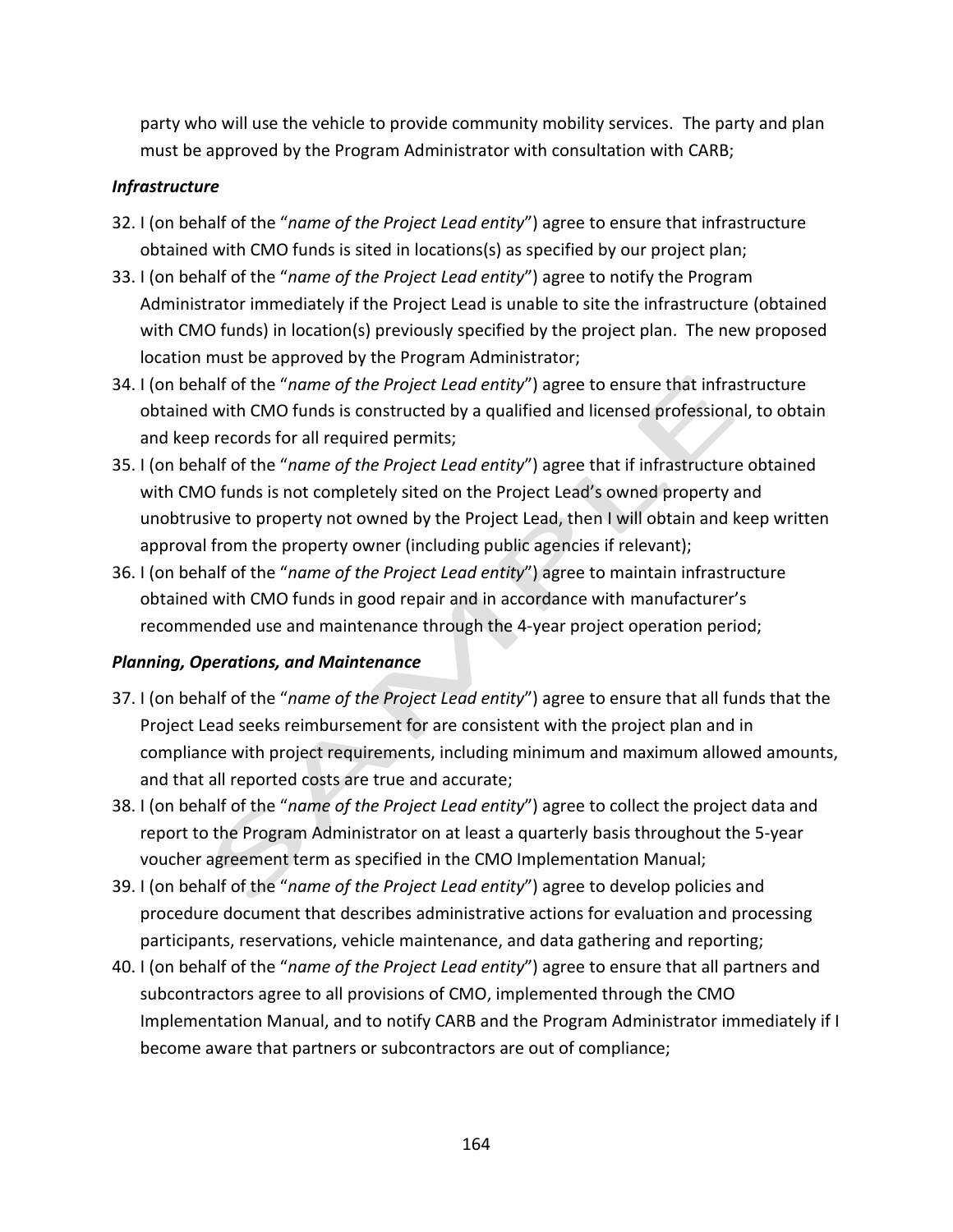- 41. I (on behalf of the "*name of the Project Lead entity*") agree to ensure services are delivered consistent with the safety and accessibility requirements specified in the CMO Implementation Manual;
- 42. I (on behalf of the "*name of the Project Lead entity*") agree to be available for a follow-up inspection by CARB, Program Administrator or their designee, if requested;
- 43. The information provided in this application is true and all supporting documentation is true and correct and meets the minimum requirements of the CMO Voucher Pilot Program, identified in the CMO Implementation Manual;
- 44. I (on behalf of the "*name of the Project Lead entity*") have the legal authority to apply for incentive funding for the purchasing entity described in this agreement;
- 45. I (on behalf of the "*name of the Project Lead entity*") agree that failure to comply with the terms of this agreement may result in repayment to CARB or its designee of voucher funds received; and
- 46. I (on behalf of the "*name of the Project Lead entity*") understand that the Program Administrator and/or CARB reserves all rights and remedies available under the law to enforce the terms of this agreement.

**By signing the CMO Voucher Agreement, I acknowledge that I have authority to sign on behalf of the Project Lead and have read, understand, and agree to be bound by, the terms and conditions as outlined above. I certify under penalty of perjury that all of the information provided herein is accurate.**

| Name of Project Lead Representative:      |        |
|-------------------------------------------|--------|
| Title:                                    |        |
| Signature of Project Lead Representative: |        |
| Date:                                     |        |
| Citv:                                     | State: |

- **I. Clean Mobility Project Voucher Agreement Terms and Conditions For the Program Administrator (CALSTART):**
	- 1. This voucher agreement signed by CALSTART and the voucher awardee ("Project Lead") governs the Project.
	- 2. CALSTART and CARB have oversight responsibility for the Clean Mobility Options Voucher Pilot Program (CMO). As the administrator of CMO, CALSTART acts as CARB's designee.
	- 3. CARB, as an intended third-party beneficiary, reserves the right to enforce the terms of CMO at any time during this voucher agreement term.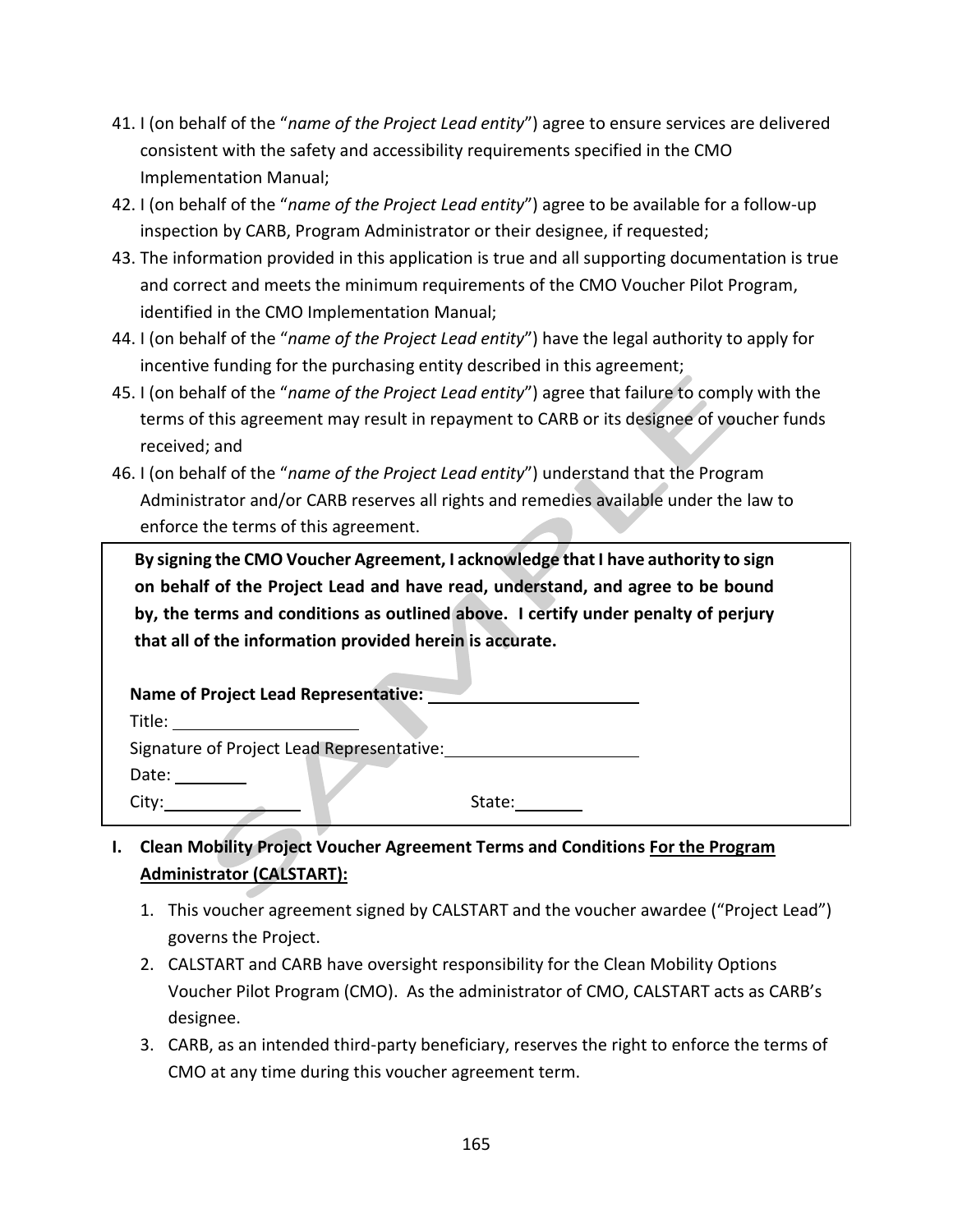- 4. CALSTART and CARB reserve the right to conduct a site visit(s), evaluation, review, or an audit of this Project over the term of this voucher agreement.
- 5. CALSTART, acting as CARB's designee, is responsible for the following:
	- a. Assuring compliance with project eligibility criteria and the minimum requirements for Clean Mobility Options Projects using measures mutually agreed with CARB.
	- b. Reviewing and approving necessary program elements provided by the Project Lead, including but not limited to, clean mobility voucher application, voucher eligibility verification, voucher forms, financial documentation, and progress reports.
	- c. Participating in meetings, if necessary, with the Project Lead to discuss project refinements and guide Project implementation.
	- d. Review and approve all Voucher Payment Request Forms and distribute voucher funds to the Project Lead within 30 calendar days of Form approval.
	- e. Providing program oversight and accountability (in conjunction with the Project Lead).
	- f. Meeting applicable requirements of statutes, applicable State law, the Fiscal Year (FY) 2017-18, FY 2018-19, and FY 2019-20 Funding Plan for Clean Transportation Incentives, the FY 2017-18 Clean Mobility Voucher Pilot Program Grant Solicitation, the governing Grant Agreement with CARB, and this voucher agreement with the Project Lead.
	- g. Ensuring that funds are spent consistent with the Clean Mobility Options Voucher Pilot Implementation Manual ("Implementation Manual") and this voucher agreement with the Project Lead.
	- h. CALSTART or its designee has primary responsibility for conducting project reviews and/or fiscal audits of this project's administration and implementation.

 $\mathcal{G}^{\prime}$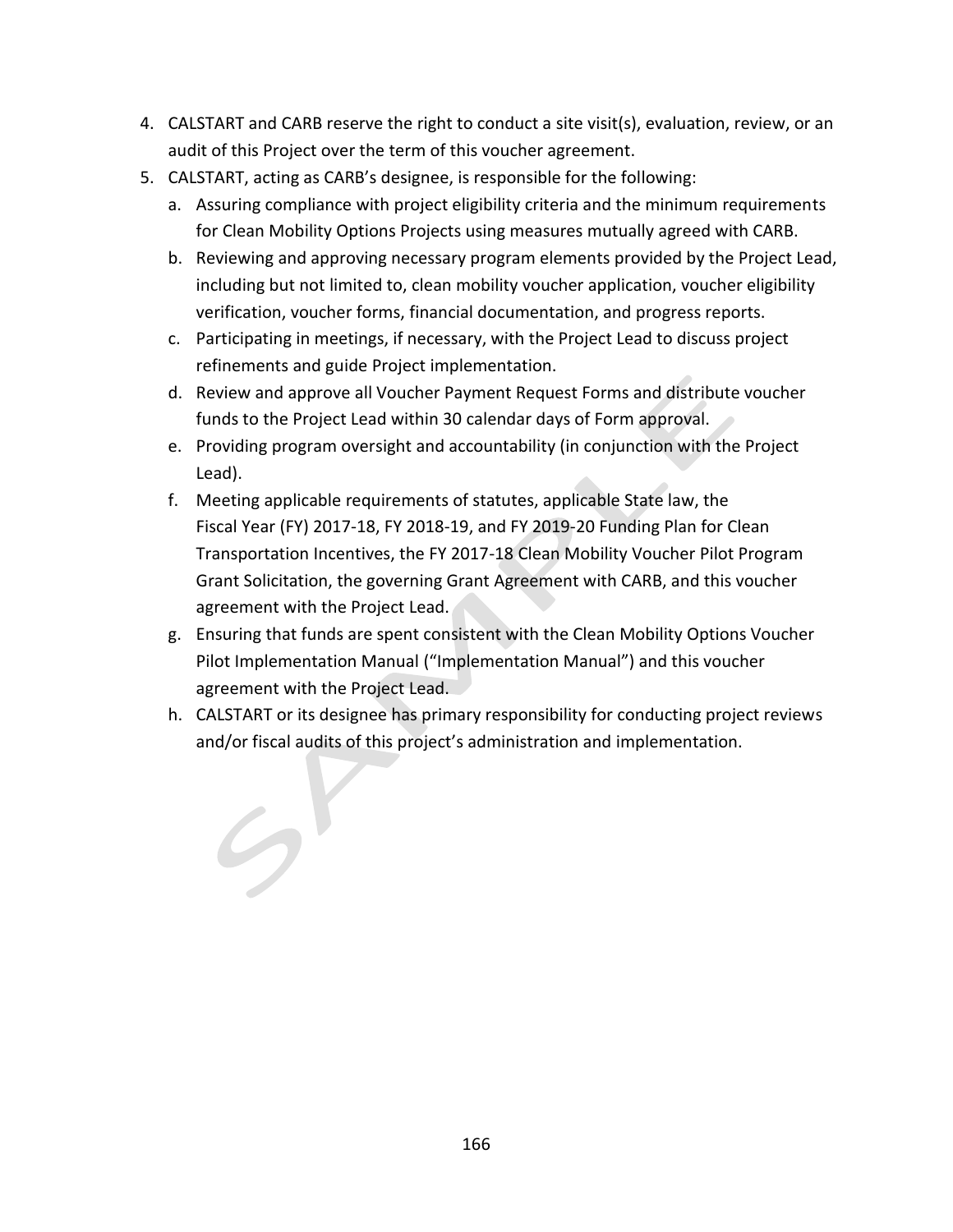i. In the case of nonperformance, CALSTART, CARB, or its designee has the authority to recoup Clean Mobility Options Voucher Pilot funds which were received based upon misinformation or fraud, or for which the Project Lead or its subcontractors, a dealership, manufacturer, or vehicle purchaser is in significant or continual noncompliance with this Implementation Manual. CALSTART also retains the authority to withhold future payments or prohibit any entity from participating in the Clean Mobility Options Voucher Pilot due to non-compliance with Project requirements.

|                                                                                                                                               | By signing the CMO Voucher Agreement, I acknowledge that I have authority to<br>sign on behalf of CALSTART and have read, understand, and agree to be bound |  |  |
|-----------------------------------------------------------------------------------------------------------------------------------------------|-------------------------------------------------------------------------------------------------------------------------------------------------------------|--|--|
|                                                                                                                                               | by, the terms and conditions as outlined above. I certify under penalty of                                                                                  |  |  |
|                                                                                                                                               | perjury that all of the information provided herein is accurate.                                                                                            |  |  |
|                                                                                                                                               | certify under penalty of perjury that the information provided herein is                                                                                    |  |  |
| accurate.                                                                                                                                     |                                                                                                                                                             |  |  |
| Name of CALSTART Representative:                                                                                                              |                                                                                                                                                             |  |  |
| Signature of CALSTART Representative:                                                                                                         |                                                                                                                                                             |  |  |
| Date: $\frac{1}{\sqrt{1-\frac{1}{2}}\cdot\frac{1}{\sqrt{1-\frac{1}{2}}\cdot\frac{1}{2}}\cdot\frac{1}{\sqrt{1-\frac{1}{2}}\cdot\frac{1}{2}}}}$ |                                                                                                                                                             |  |  |
| City: the control of the control of the control of the control of the control of the control of the control of                                | State:                                                                                                                                                      |  |  |

**This voucher agreement is only fully executed after the Program Administrator (CALSTART) signs and dates. No work done or vehicle and equipment purchased/leased prior to this date will be provided funding through this voucher agreement.**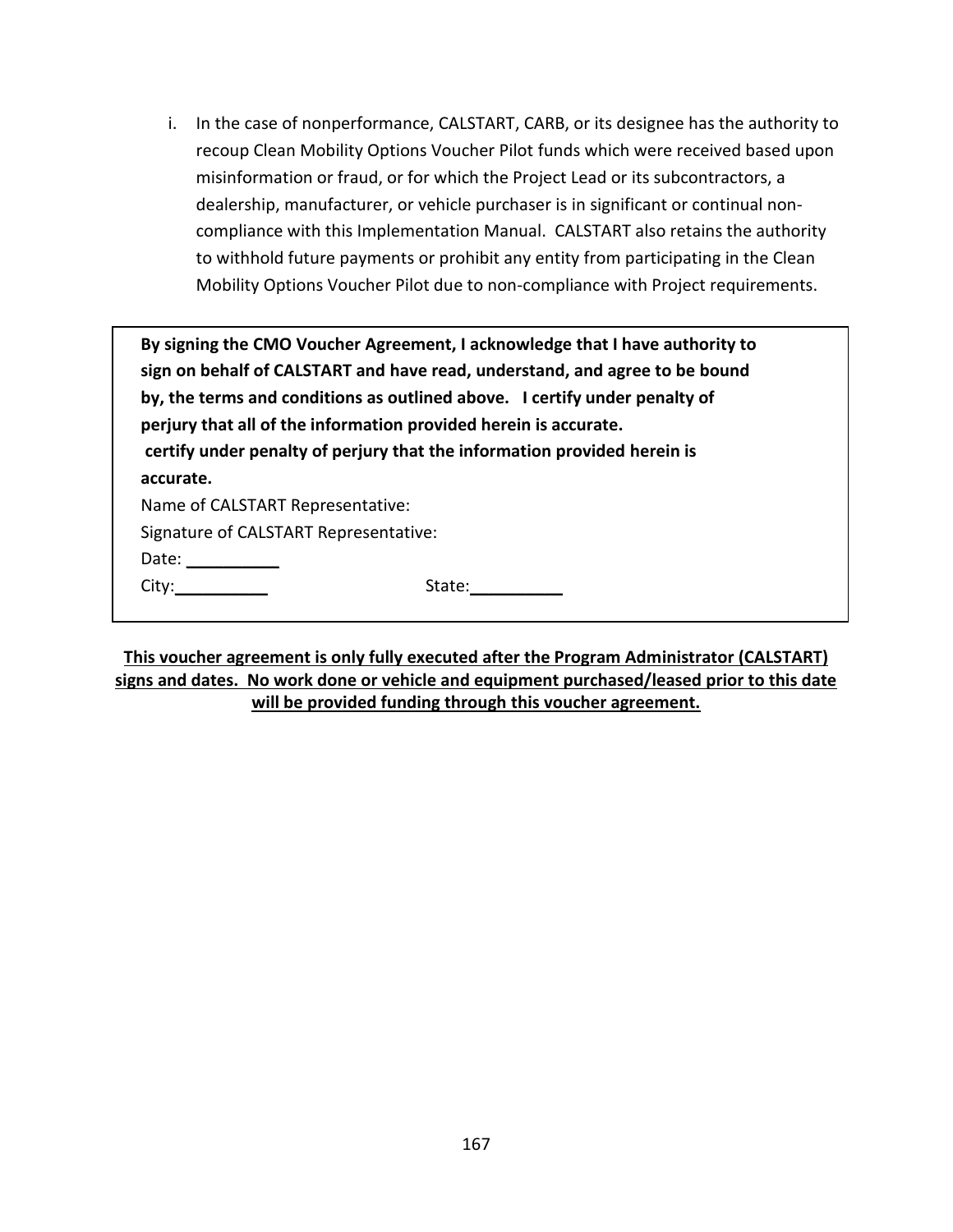# **HACLA CMO Proposed Project Area**

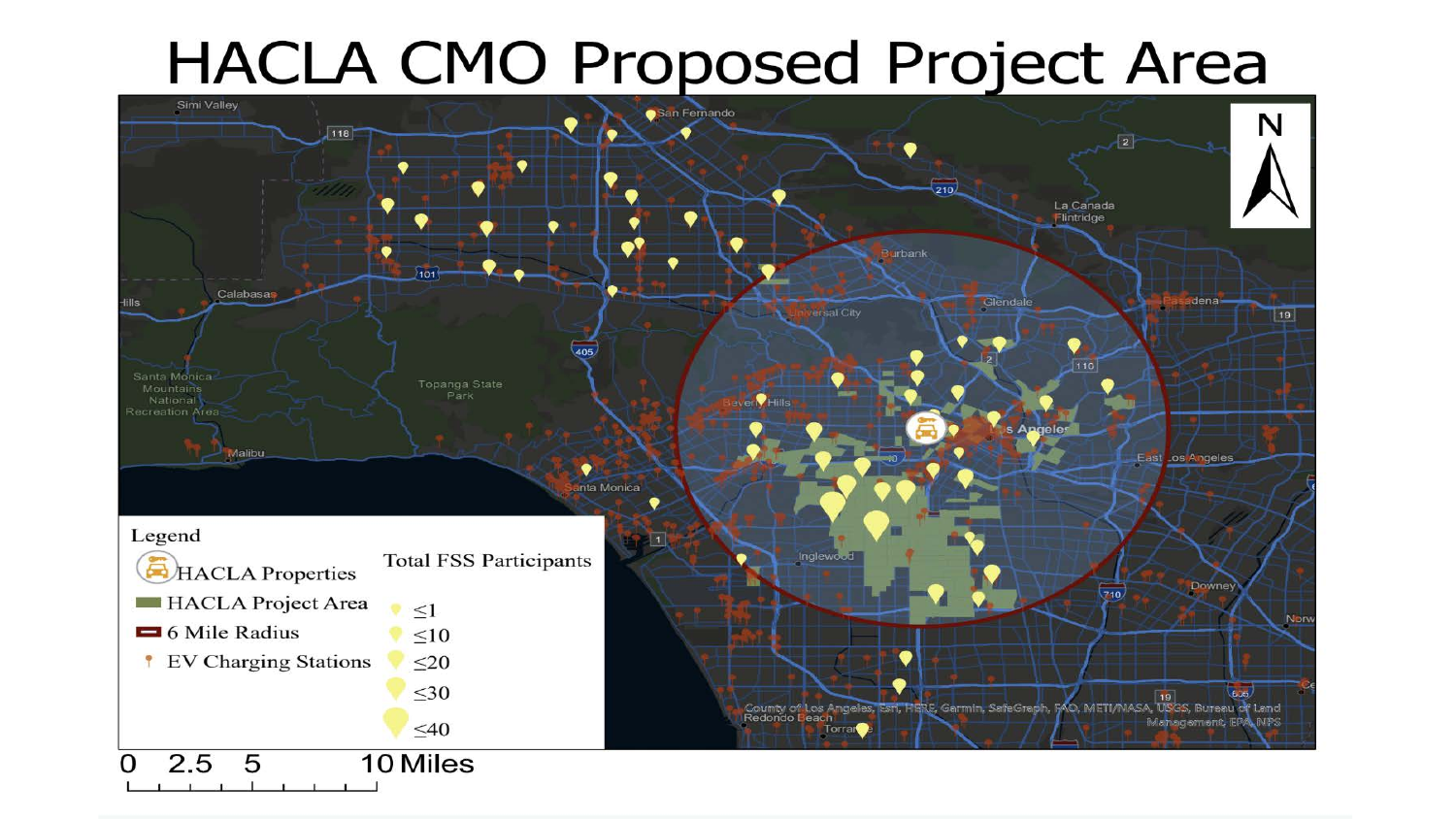# **RESOLUTION AUTHORIZING THE PRESIDENT AND CEO, OR DESIGNEE, TO ACCEPT THE CLEAN MOBILITY OPTIONS PILOT PROGRAM AWARDED BY CALIFORNIA CLIMATE INVESTMENTS IN THE AMOUNT OF \$1 MILLION TO BE USED TOWARDS AN ELECTRIC VEHICLE LENDING LIBRARY SERVING HACLA SECTION 8 CLIENTS ENROLLED IN THE FAMILY SELF-SUFFICIENCY PROGRAM, AND EXECUTE AGREEMENTS AND DOCUMENTS REQUIRED TO INITIATE WORK UNDER THE AWARD**

**WHEREAS,** the Housing Authority of the City of Los Angeles ("Authority") is a public body, corporate and politic, organized and existing under the Housing Authorities Law (commencing at Section 34200 of the California Health and Safety Code and, specifically, Section 34311), and authorized to transact business and exercise the powers of a housing authority pursuant to action of the Board of Commissioners of the Authority (the "Board");

**WHEREAS,** as part of the implementation of our twenty-five (25) year vision plan which began in 2018, the Authority has prioritized fundraising and investments in advancing resident access to education opportunities, workforce readiness training, and skills development under PEOPLE Strategy 7; increasing affordable transportation options under PEOPLE Strategy 8; and to improve sustainability and reduce HACLA's carbon footprint under PLACE Strategy 7;

**WHEREAS,** on August 5, 2020, the California Climate Investments released a funding opportunity for up to \$1 million per project for its Clean Mobility Options Pilot Program ("CMO") Grant, which was developed and administered by CALSTART, Shared Use Mobility Center, GRID Alternatives, and Local Government Commission to improve clean transportation access and to increase zero-emission and near zero emission mobility choices for disadvantaged and lowincome communities;

**WHEREAS,** the Authority developed a grant proposal to add an electric vehicle lending library for a subset of Section 8 FFS clients who live within six miles of HACLA and submitted this proposal by grant deadline on October 20, 2020;

**WHEREAS,** on April 23, 2021, the Authority received a notice of award for \$1 million in funding under the CMO Grant to be used toward the electric vehicle lending library proposal;

**WHEREAS,** the CMO Grant will cover three years of project costs after the voucher agreement is signed, including one year of planning and construction and two years of operations and the Authority further commits to operating the project for two years after the voucher funding term ends to ensure that the project is sustainable over time;

**WHEREAS,** a Board Resolution is required for the Authority to accept the grant and the obligations associated with receipt of such funding, and enter into the CMO Grant Agreement and Assistance Award/Amendment Form (MP20W1A-9) with Clean Mobility Options;

**WHEREAS,** the Authority is also required to execute a number of certifications verifying information and providing documentation in order to accept a CMO Grant Award and enter into the CMO Grant Agreement; and